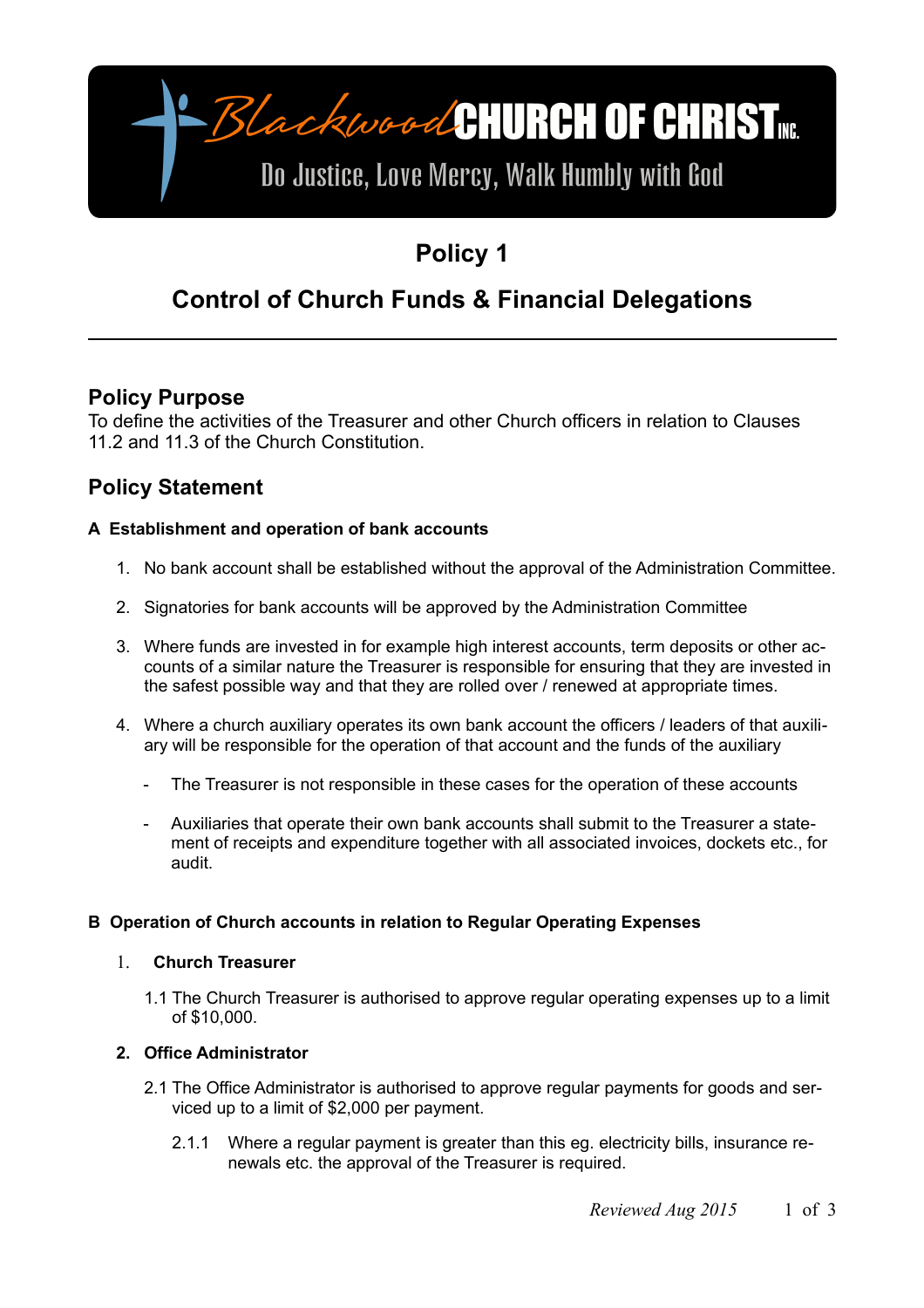- 2.1.2 Approvals from the Treasurer can be obtained by email or other written forms of communication.
- 2.2 Where expenses for categories will exceed the amounts approved in the annual budget the Administration Committee must approve additional expenditure

#### **3. Ministry Team Leader and Assistant Minister(s)**

3.1 The Ministry Team Leader is approved to authorise payments for matters relating to worship etc. within the budgets approved at the annual half yearly meeting.

3.2 Where an expense will exceed \$500 per payment the approval of the Treasurer should be obtained to ensure that sufficient funds are available for the payment.

3.3 Assistant Ministers and Senior Leaders

3.3.1 Where assistant Ministers and senior lay leaders have been given a budget as a part of the Church's annual Budget they are entitled to spend within the limits of that budget up to \$250.

3.3.2 Where an expense exceeds \$200 the Assistant Minister / lay leader should seek the approval of the Senior Minister for the expense.

3.3.3 Where an expense exceeds \$500 approval from the Administration Committee must be given.

#### **4. The Property Officer**

- 4.1 The Property Officer can approve expenses for regular maintenance and repairs within the annual budget allocation.
- 4.2 Where an expense will exceed \$500 the approval of the Treasurer should be obtained to ensure that sufficient funds are available for the payment.
- 4.3 Where the expense is greater than \$1,000 the approval of the Administration Committee is required.

#### **5. Other church leaders**

- 5.1 Where a church leader is allocated a budget they are responsible for spending within the allocated budget
- 5.2 Where an expense is greater than \$500 the approval of the Treasurer should be obtained to ensure that sufficient funds are available for the payment.

#### **C Major Capital Expenses**

- 1. Major Capital Expenses require the approval of the Administration Committee.
- 2. Where these expenses involve the structural matters the approval of the Elders is also required.